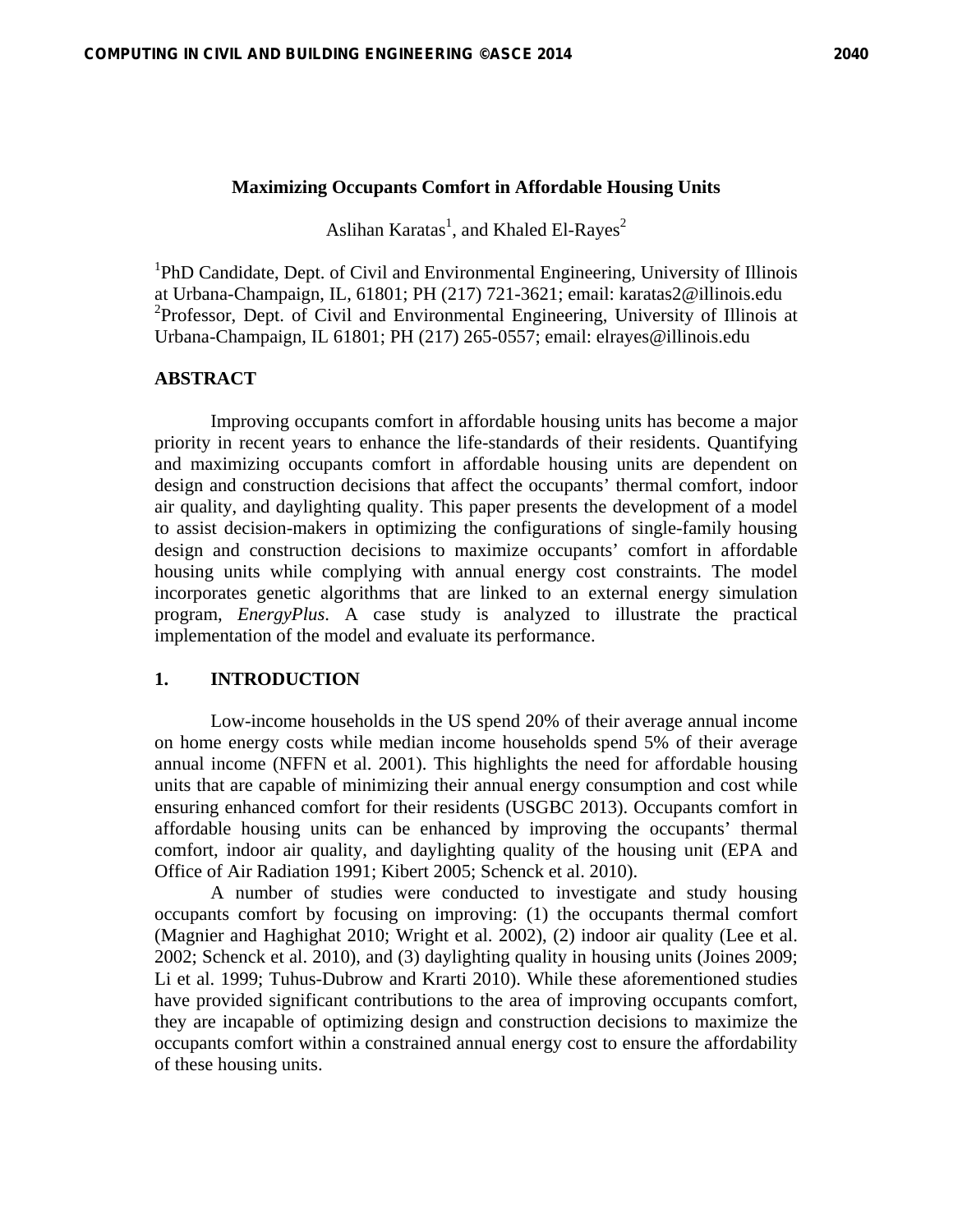## **OBJECTIVE**

 The objective of this paper is to present the development of an optimization model for design and construction decisions for single-family affordable homes. The model is designed to maximize occupants comfort while complying with a specified annual energy cost. The model is developed in three major modules: (1) model formulation module that identifies all relevant criteria, metrics, decision variables, objectives, and constraints; (2) model implementation module that generates the maximum occupants comfort; and (3) performance evaluation module that carries out a practical implementation of the model to asses and improve its performance. The following sections present a brief description of these three major modules.

## **MODEL FORMULATION MODULE**

The present model is formulated in four steps: (1) identifying criteria and metrics; (2) determining decision variables; (3) formulating optimization objective; and (4) identifying model constraints. First, the model is designed to identify all criteria and their corresponding metrics which have major influence on the occupants comfort. These criteria and metrics are identified as *thermal comfort* (T) criterion that quantifies the predicted percentage of dissatisfied (PPD) index (Fanger 1972), *indoor air quality* (*A*) criterion that indicates the availability of a set of indoor air quality design and construction decisions developed by EPA (2013), and *daylighting quality* (*D*) criterion that quantifies the annual average daylighting illuminance level (Birdsall et al. 1990; Li et al. 1999) of the housing unit. Second, the model incorporates a set of decision variables to evaluate and quantify the performances of identified criteria, as shown in Figure 1.



**Figure 1: Model Criteria and Decision Variables** 

Third, the optimization objective of the model is developed to maximize occupants comfort index (*OC)* based on the weighted aggregation of *'TI'*, *'AI'*, and '*DI'* that represent the normalized performance of the thermal comfort (T) criterion, indoor air quality (A) criterion and daylighting quality (D) criterion, respectively, where '0' represents the worst and '1' represents the best OC performance (see Equation 1).

$$
\text{Maximize } \text{OC} = (w_1 \times TI) + (w_2 \times AI) + (w_3 \times DI) \tag{1}
$$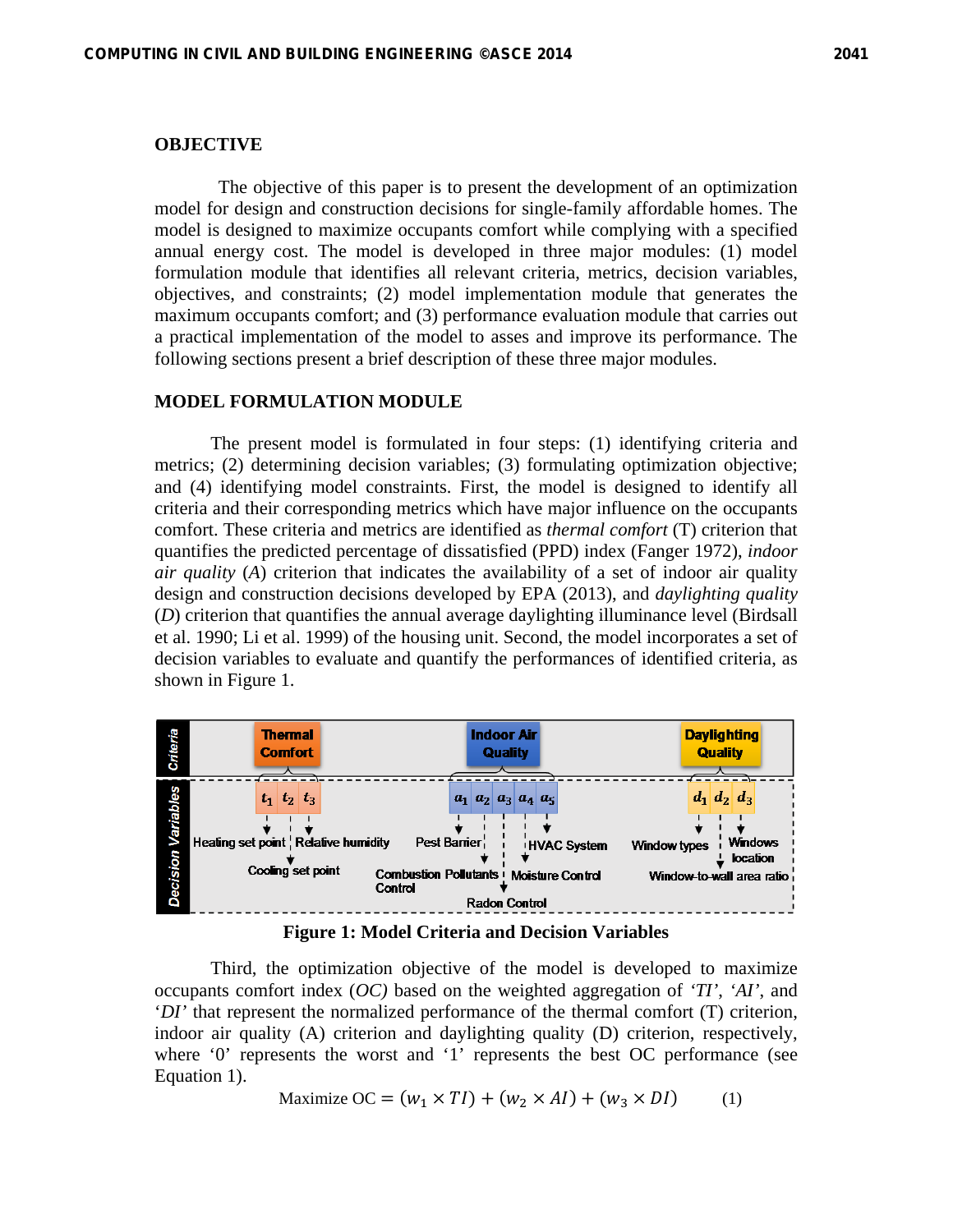Fourth, the model is designed to comply with all practical constraints including: (1) the types of decision variables of thermal comfort criterion (i.e.  $t_1, t_2, t_3$ ), and daylighting quality metrics (i.e.  $d_1, d_2, d_3$ ) are integer numbers; (2) the types of decision variables of indoor air quality criterion (i.e.  $a_1, a_2, a_3, a_4, a_5$ ) are binary numbers; and (3) the annual energy cost  $(C^u)$  should not exceed a userspecified level and it depends on all identified decision variables  $(t_1, t_2, t_3, a_1, \cdots, a_5, d_1, d_2, d_3)$ , and pre-defined housing features (X) such as wall insulation (see Equation 2).

Minimize  $C^u = c^u(t_1, t_2, t_3, a_1, \dots, a_5, d_1, d_2, d_3, X)$  (2)

The present model is designed to interface with an external simulation program, *EnergyPlus,* to calculate the performances of the thermal comfort criterion (i.e. PPD index), the daylighting quality criterion (i.e. the annual average daylighting illuminance level), and the annual energy cost  $(C^u)$  of the housing unit.

#### **MODEL IMPLEMENTATION**

The optimization model was implemented using genetic algorithms GA (Goldberg 1989, Caldas and Norford 2003; Magnier and Haghighat 2010). The model was implemented using MATLAB 2012a and coupled with an external energy simulation program, *EnergyPlus* (2011). The model was implemented in three main steps: (1) input all relevant data to initialize the GA search process, (2) GA search process that executes the EnergyPlus and runs the GA to select the fittest solutions from calculated occupants comfort index (OC) within the specified annual energy cost  $(C^u)$ ; and (3) generates the optimum solutions and rank them based on the computed OC, as shown in Figure 2.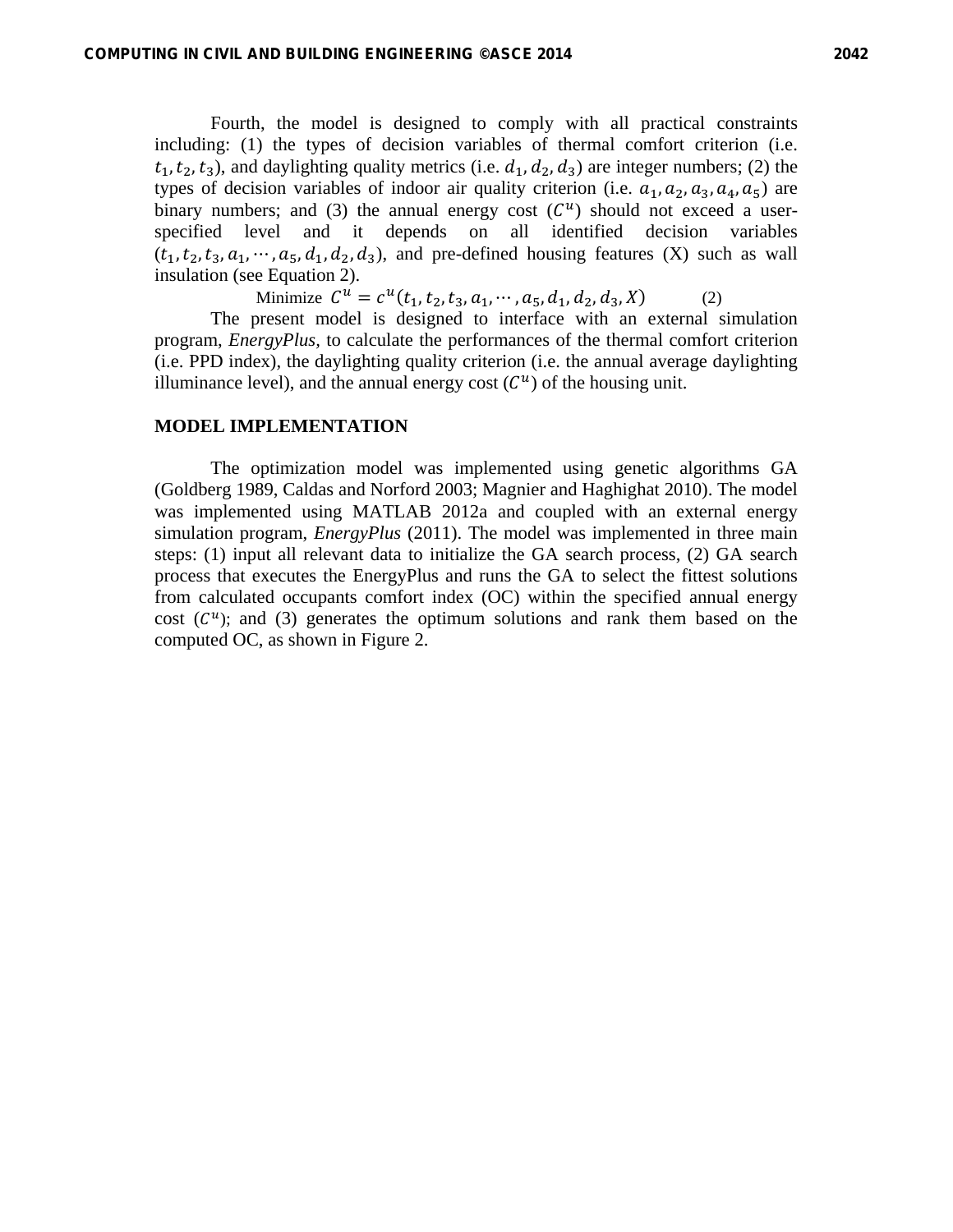

**Figure 2: Model Implementation PERFORMANCE EVALUATION** 

An example of a single-family housing unit was analyzed to illustrate and evaluate the capabilities of the developed model in various US locations. The application example housing unit was selected as the Building America B10 Benchmark house (2010), and designed as a one-story single-family housing unit covering an area of 1800 ft<sup>2</sup> with a garage. The weights of importance  $(w)$  for the criteria of occupants comfort were assigned as  $w_1=0.35$ ;  $w_2=0.45$ ;  $w_3=0.2$ . The application example was analyzed in three different US locations: Boston MA, Miami FL, and San Francisco CA. The annual energy cost constraint  $(C^u)$  for each US location was specified as: \$1875, \$1520, and \$1545, respectively. Accordingly, the present model was able to compute the occupants comfort indices, OCs, to identify the optimal configurations of design and construction decisions for the analyzed housing unit in each selected US locations, using Equation 1.

The optimization results that achieve the maximum occupants comfort index (OC) for each selected US location were shown in Table 1. These results show that occupants comfort (OC) was majorly affected by the climate condition, where Boston in Cold/Very Cold, Miami in Hot-Humid and San Francisco in Marine climate regions based on the DOE (2013) climate zone map. Accordingly, occupants comfort were maximized within the specified annual energy cost (see Table 2) due to improving: (1) thermal comfort by maintaining the heating set point of 71F in cold/very cold climate conditions (i.e. Boston), and the cooling set point of 79F in in hot-humid climate conditions (i.e. Miami); (2) indoor air quality performance by ensuring the availability of all indoor air quality design and construction decisions (i.e. pest barrier, combustion pollutants, radon control, moisture control, and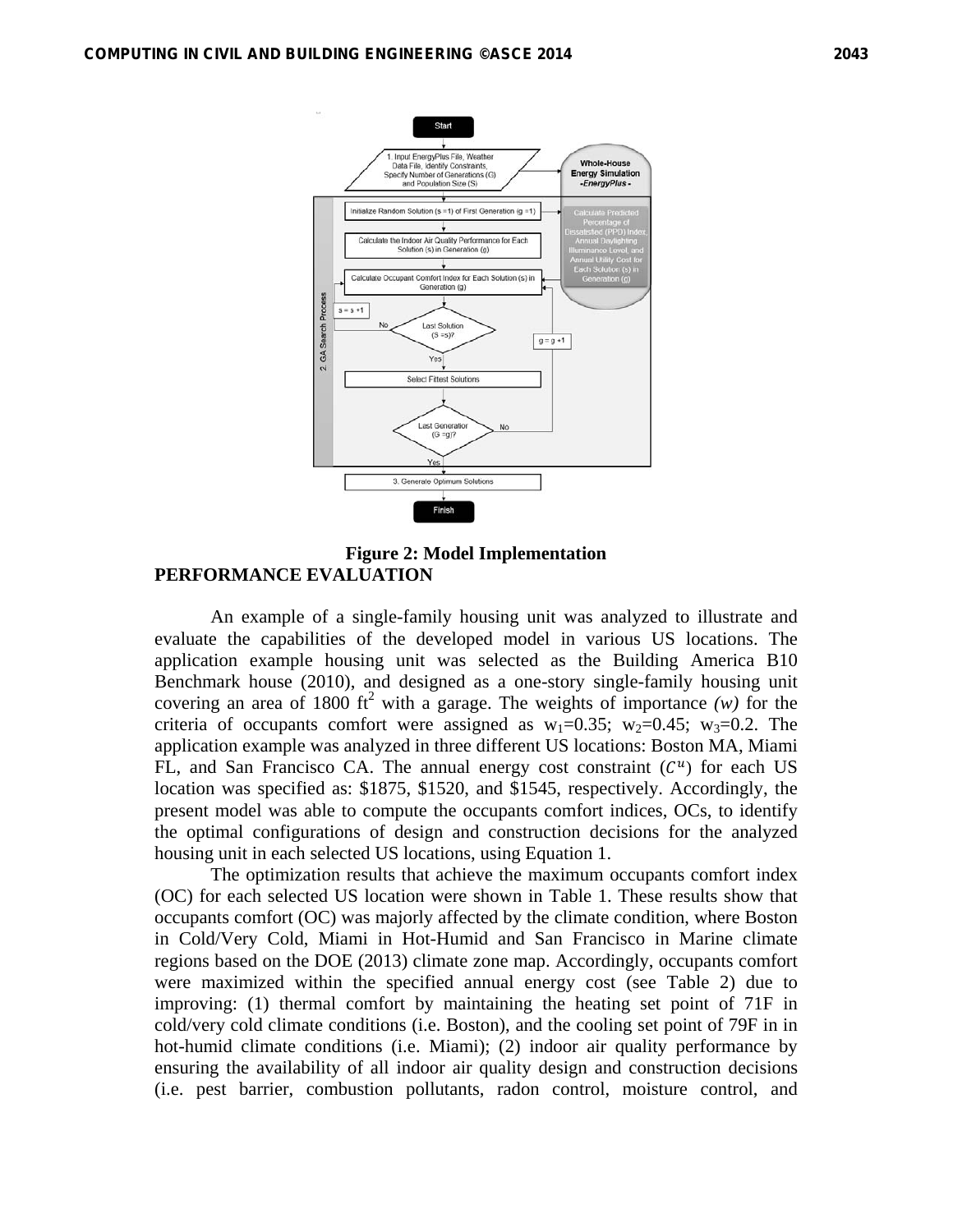upgraded HVAC systems) in all selected locations; and (3) the occupants' exposure to daylighting by providing the window-to-wall area of 18% in San Francisco which has the mild climate condition. However, the window-to-wall area ratio was selected as 10% in Boston, and 12% in Miami in order to prevent the heat gain/loss through windows.

# **CONCLUSION**

An optimization model was developed to assist decision makers in identifying optimal configurations of design and construction decisions for single-family affordable homes in order to maximize occupants comfort within a specified annual energy cost. The model was developed in three main modules: (a) identifying and incorporating all relevant criteria, metrics, decision variables, optimization objectives, and constraints; (b) implementing the model using genetic algorithm to generate the optimal solutions; and (c) evaluating and refining the performance of the model. An application example was analyzed in three different US cities. The results of this analysis illustrate the new capabilities of the developed model in generating optimal solutions for affordable housing units. These new and unique capabilities should prove useful to decision makers in Architecture/Engineering/Construction industry and is expected to improve occupants comfort in affordable housing units.

| анг өссарана сонног гипасл гог шасп шосааон |               |               |       |               |  |  |  |
|---------------------------------------------|---------------|---------------|-------|---------------|--|--|--|
|                                             | Location      | <b>Boston</b> | Miami | San Francisco |  |  |  |
|                                             | <b>Max OC</b> | 0.73          | 0 83  | በ ጸበ          |  |  |  |

**Table 1: Maximum Occupants Comfort Index for Each Location** 

| Criteria | <b>Decision Variables</b>             | <b>Optimal Solutions</b>                                  |                                                           |                                                             |  |
|----------|---------------------------------------|-----------------------------------------------------------|-----------------------------------------------------------|-------------------------------------------------------------|--|
|          |                                       | <b>Boston</b>                                             | Miami                                                     | San Francisco                                               |  |
|          | Heating set point $(t_1)$             | 71F                                                       | 67F                                                       | 67F                                                         |  |
| 1. TC    | Cooling set point $(t_2)$             | 81F                                                       | 79F                                                       | 80F                                                         |  |
|          | Humidity percentage $(t_2)$           | 60%                                                       | 55%                                                       | 60%                                                         |  |
|          | Pest Barrier $(d_1)$                  | Available                                                 | Available                                                 | Available                                                   |  |
|          | Combustion Pollutants Control $(d_2)$ | Available                                                 | Available                                                 | Available                                                   |  |
| 2. AI    | Radon Control $(d_3)$                 | Available                                                 | Available                                                 | Available                                                   |  |
|          | Moisture Control $(d_4)$              | Available                                                 | Available                                                 | Available                                                   |  |
|          | HVAC System (d <sub>5</sub> )         | Available                                                 | Available                                                 | Available                                                   |  |
| 3. DI    | Window type $(d_1)$                   | High-solar-<br>gain, [U-<br>value: $2.2$ ;<br>SHGC: 0.53] | Low-solar-gain,<br>[U-value: $1.4$ ;<br><b>SHGC: 0.31</b> | Moderate-solar-gain,<br>[U-value: $1.5$ ; SHGC:<br>$0.44$ ] |  |
|          | Window-to-wall area ratio $(d_2)$     | 10%                                                       | 12%                                                       | 18%                                                         |  |
|          | Location of windows $(d_3)$           | $3.6 \text{ ft}^1$                                        | $3.2 \text{ ft}^1$                                        | $3.6 \text{ ft}^1$                                          |  |

#### **Table 2: Optimal Solutions for Each Location**

<sup>1</sup>Elevation of windows from the ground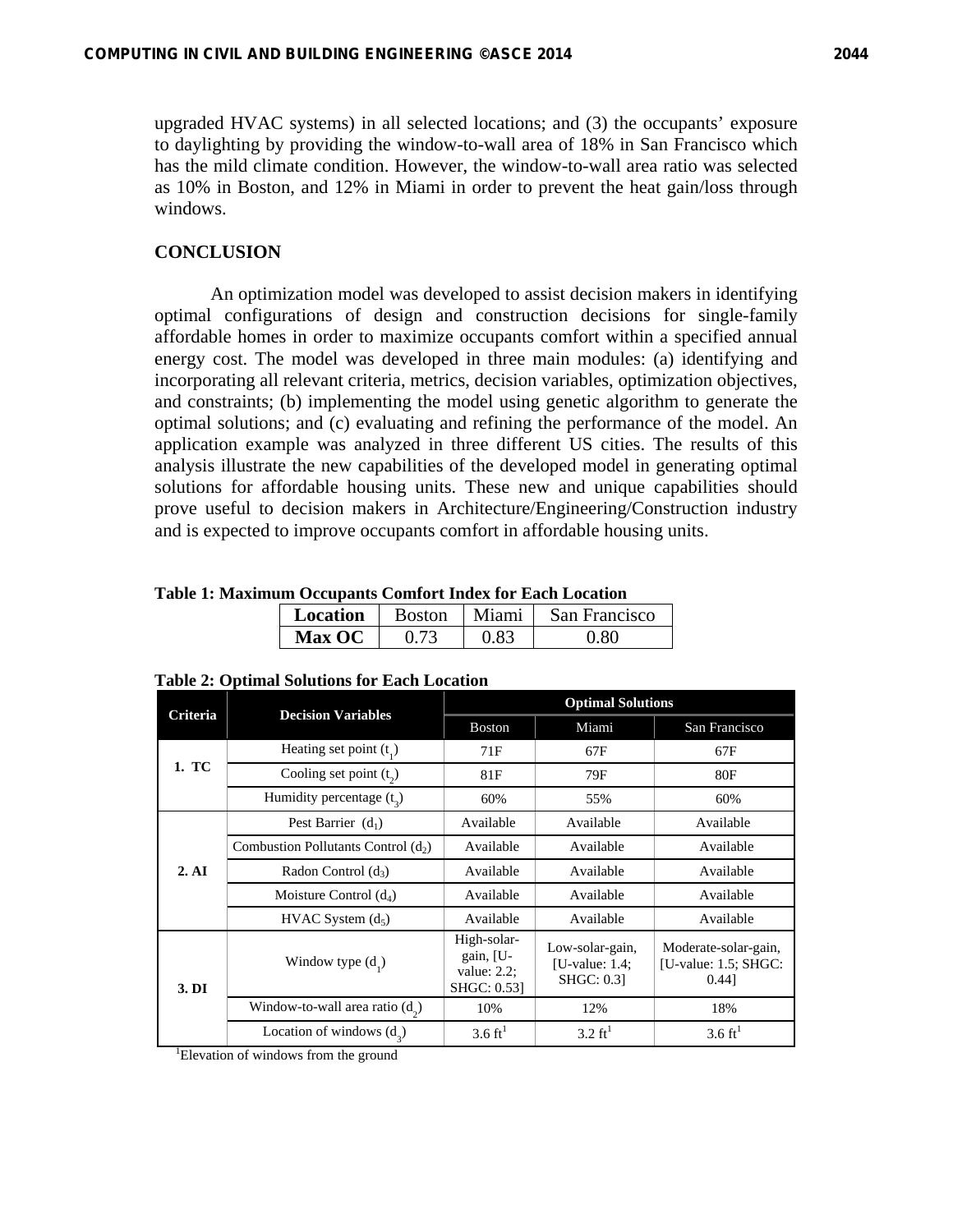#### **REFERENCES**

- Birdsall, B., Buhl, W. F., Ellington, K. L., Erdem, A. E., and Winkelmann, F. C. (1990). "Overview of the DOE-2 building energy analysis program, Version 2. 1D." Medium: X; Size: Pages: (53 p).
- Caldas, L. G., and Norford, L. K. (2003). "Genetic Algorithms for Optimization of Building Envelopes and the Design and Control of HVAC Systems." *Journal of solar energy engineering.*, 125(3), 343.
- DOE (2011). "EnergyPlus." <http://apps1.eere.energy.gov/news/progress\_alerts.cfm/pa\_id =651>. (02/14, 2013).
- DOE, B. A. S. C. (2013). "Building Science-Based Climate Maps." US Department of Energy.
- EPA (2013). "Indoor airPlus Construction Specifications."
- EPA, and Office of Air Radiation (1991). *Indoor air facts, no. 4 : sick building syndrome*, U.S. Environmental Protection Agency, Office of Air and Radiation, Washington, D.C.
- Fanger, P. O. (1972). *Thermal comfort: analysis and applications in environmental engineering*, McGraw-Hill, New York.
- Goldberg, D. E. (1989). "Genetic algorithms in search, optimization, and machine learning."
- Hendron, R., Cheryn, E., National Renewable Energy Laboratory (U.S), and Building Technologies Program (U.S) (2010). "Building America house simulation protocols." <http://purl.fdlp.gov/GPO/gpo815>.
- Joines, S. (2009). "Enhancing quality of life through Universal Design." *NeuroRehabilitation*, 25(4), 313-326.
- Kibert, C. J. (2005). *Sustainable construction : green building design and operation*, Wiley, Hoboken, N.J.
- Lee, S. C., Li, W.-M., and Ao, C.-H. (2002). "Investigation of indoor air quality at residential homes in Hong Kong—case study." *Atmospheric Environment*, 36(2), 225-237.
- Li, D. H., Lo, S., Lam, J. C., and Yuen, R. K. (1999). "Daylighting performance in residential buildings." *Architectural Science Review*, 42(3), 213-219.
- Magnier, L., and Haghighat, F. (2010). "Multiobjective optimization of building design using TRNSYS simulations, genetic algorithm, and Artificial Neural Network." *Building and Environment*, 45(3), 739-746.
- NFFN, National Low-Income Energy Consortium, and National Energy Assistance Directors' Association (2001). "The First Annual Report on the Effect of Home Energy Costs on Low-income Americans ", Citizens Energy Corporation.
- Schenck, P., Ahmed, A. K., Bracker, A., and DeBernardo, R. (2010). "Climate Change, Indoor Air Quality And Health." University of Connecticut Health Center, Section of Occupational and Environmental Medicine, Center for Indoor Environments and Health.